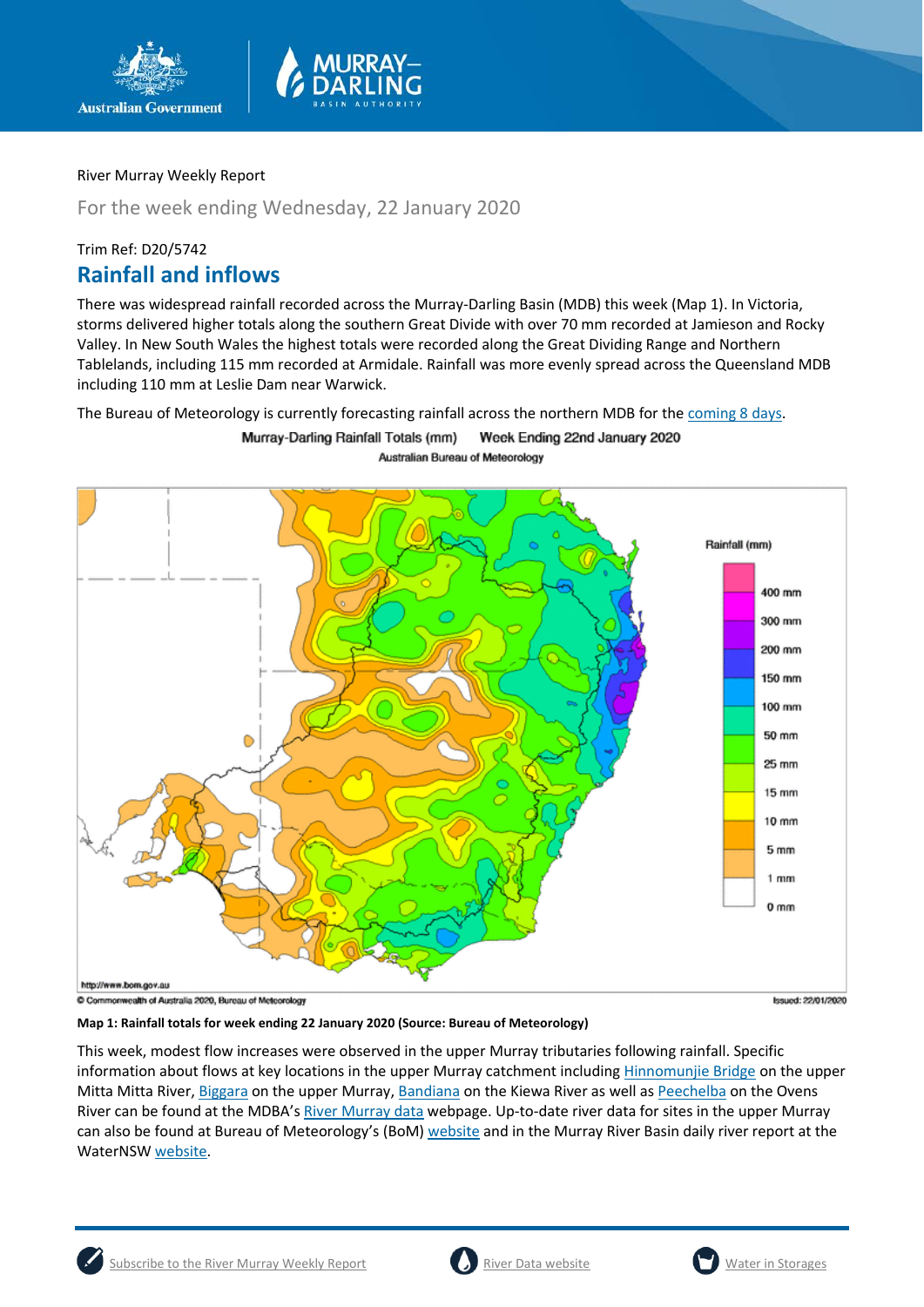## **River operations**

- Bushfire activity currently not impacting river operations.
- IVT deliveries continue from the Goulburn and Murrumbidgee valleys.
- Red Alerts for blue-green algae continue at numerous locations in the southern system.
- Pumping restrictions in place above Menindee Lakes.

#### **Bushfire Impacts**

The MDBA and state constructing authorities are continuing to monitor bushfire activity in the upper Murray catchment. To date, the fires have not posed any significant risk to any MDBA operated structures and have not impacted river operations. MDBA will continue to monitor the situation closely and will work with relevant fire and emergency management agencies where necessary. To stay updated on fire risks please visit:

New South Wales – [Rural Fire Service](https://www.rfs.nsw.gov.au/)

Victoria – [Vic Emergency](https://www.emergency.vic.gov.au/respond/)

South Australia – [Country Fire Service](https://www.cfs.sa.gov.au/site/warnings_and_incidents.jsp)

Water quality is likely to be impacted by fires as ash and sediment is washed into water courses following rain. However, the extent and timing of any impacts will depend on the location of the fires and intensity and duration of rainfall events. For information on current water quality and any impacts to your water supply, please contact your retail water supplier.



**Photos 1: Nariel Creek at Nariel Upper (Upper Murray catchment). Photo: Hugo Bowman, MDBA**

### **River operations**

In the past week MDBA total active storage reduced by 89 GL to 2,692 GL (or 32% capacity). Murray System inflows (excl. Snowy, Darling, inter-valley trade and environmental tributary inflows) continue to track well below the longterm average (see plot on last page of this report).

At **Dartmouth Reservoir**, the [storage](https://riverdata.mdba.gov.au/dartmouth-dam) decreased by 32 GL to 1,933 GL (50% capacity). Over the last week th[e release](https://riverdata.mdba.gov.au/colemans) from Dartmouth, measured at Colemans, increased from around 3,500 ML/d to 6,600 ML/d. Releases are planned to gradually fall to around 3,400 ML/d for the long weekend. These releases aim to transfer a total volume of around 120 GL during January to support water levels at Hume Reservoir, while natural inflows remain very low due to persisting dry conditions. Very dry catchments may suppress flow responses in the Hume catchment even if reasonable rainfall returns. Transfer requirements from Dartmouth to Hume Reservoirs are continually reviewed and revised in response to observed conditions and updated forecast demands across the system. In the months ahead, transfers will continue from Dartmouth to Hume to support expected demands further downstream.



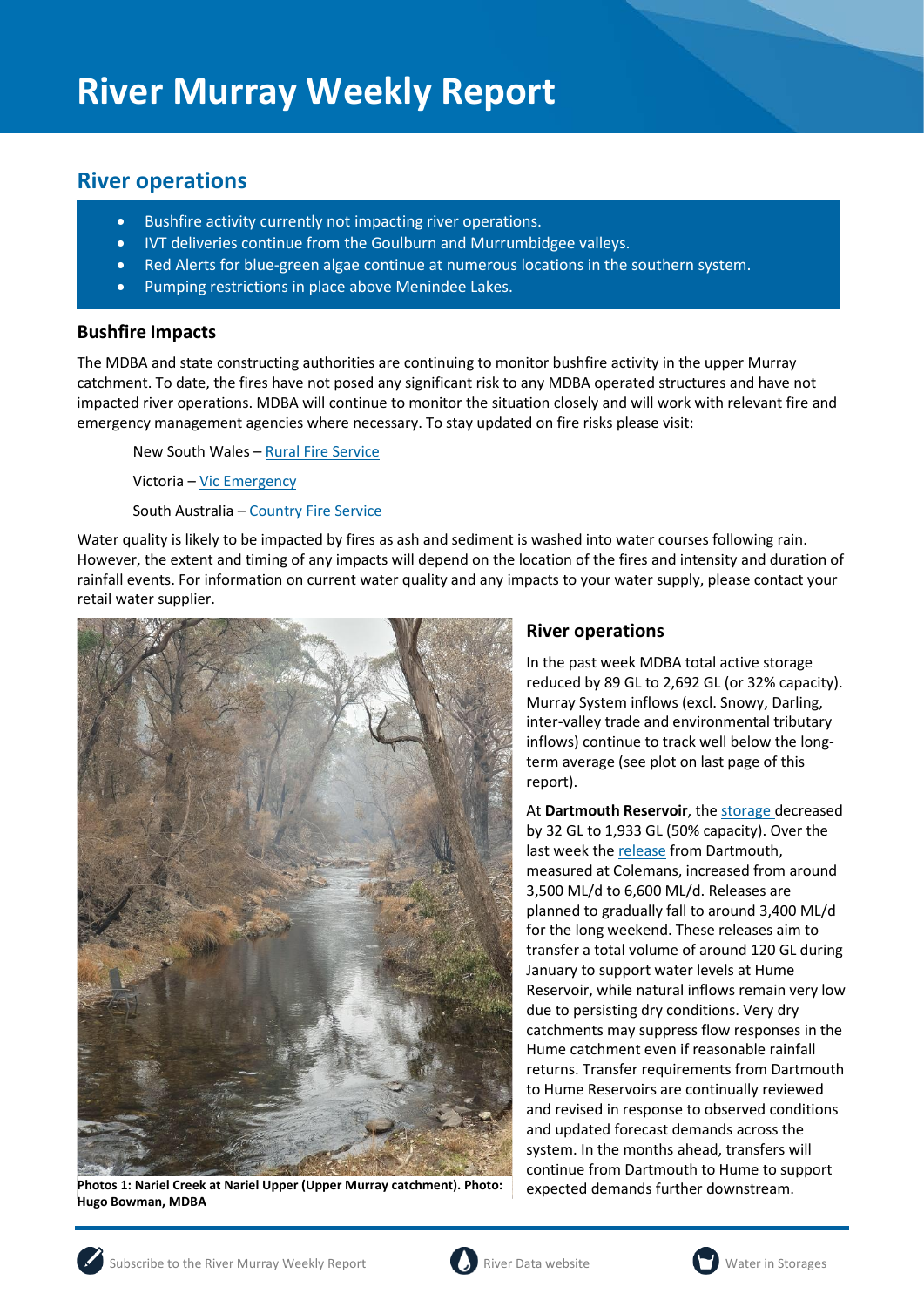At **Hume Reservoir**, the [storage](https://riverdata.mdba.gov.au/hume-dam) decreased by 31 GL to 615 GL (20% capacity). The release from Hume varied between 11,000 and 12,000 ML/d over the week and is currently around 9,800 ML/d to accommodate forecast inflows from the Ovens catchment over the coming days.

At **Lake Mulwala,** the pool [level](https://riverdata.mdba.gov.au/yarrawonga-weir-upstream) remained above 124.74 m AHD during the week and is currently near 124.85 m AHD. Diversions into Yarrawonga Main Channel and Mulwala Canal averaged 300 ML/d and 1,800 ML/d respectively. Of the diversion to Mulwala Canal, approximately 1,600 ML/d is water being diverted around the Barmah Choke through Murray Irrigation Limited (MIL) infrastructure and released predominantly into the Edward River (around 1,400 ML/d via Edward escape), with smaller volumes to the River Murray (around 100 ML/d from Perricoota escape) and Billabong Creek via Finley Escape (flows varied between 50 ML/d and 150 ML/d this week). Similarly, on the Victorian side around 135 ML/d continues to travel through Yarrawonga Main Channel and into the Broken Creek, again to bypass the Barmah Choke and transfer water to meet demands in the lower system. The release from **Yarrawonga Weir** is forecast to vary from 8,500 ML/d and 8,900 ML/d over the coming week to meet expected downstream demands.

Flows through the **Edward River** offtake remain at around 1,550 ML/d. On the **Gulpa Creek** diversion at Gulpa offtake remained around 250 ML/d. Downstream on the Edward River at Toonalook, the flow remained steady averaging 1,700 ML/d. At Stevens Weir, the flow averaged 2,700 ML/d and should recede to around 2,500 ML/d over the coming week.

There are a number of water quality alerts current across the Edward and Wakool Rivers including [a Red Alert](https://www.waternsw.com.au/about/newsroom/2019/blue-green-algae-red-alert-for-murrumbidgee-river-at-redbank-weir2) for blue-green algae at Stoney Crossing on the Wakool River. A Red Alert level warning indicates that people should not undertake activities where they may come into direct contact with the water. For more information on this and other alerts, visit th[e WaterNSW](https://www.waternsw.com.au/water-quality/algae) website.



**Photo 2: River Murray near Albury shrouded in smoke haze. Photo: Hugo Bowman, MDBA.**





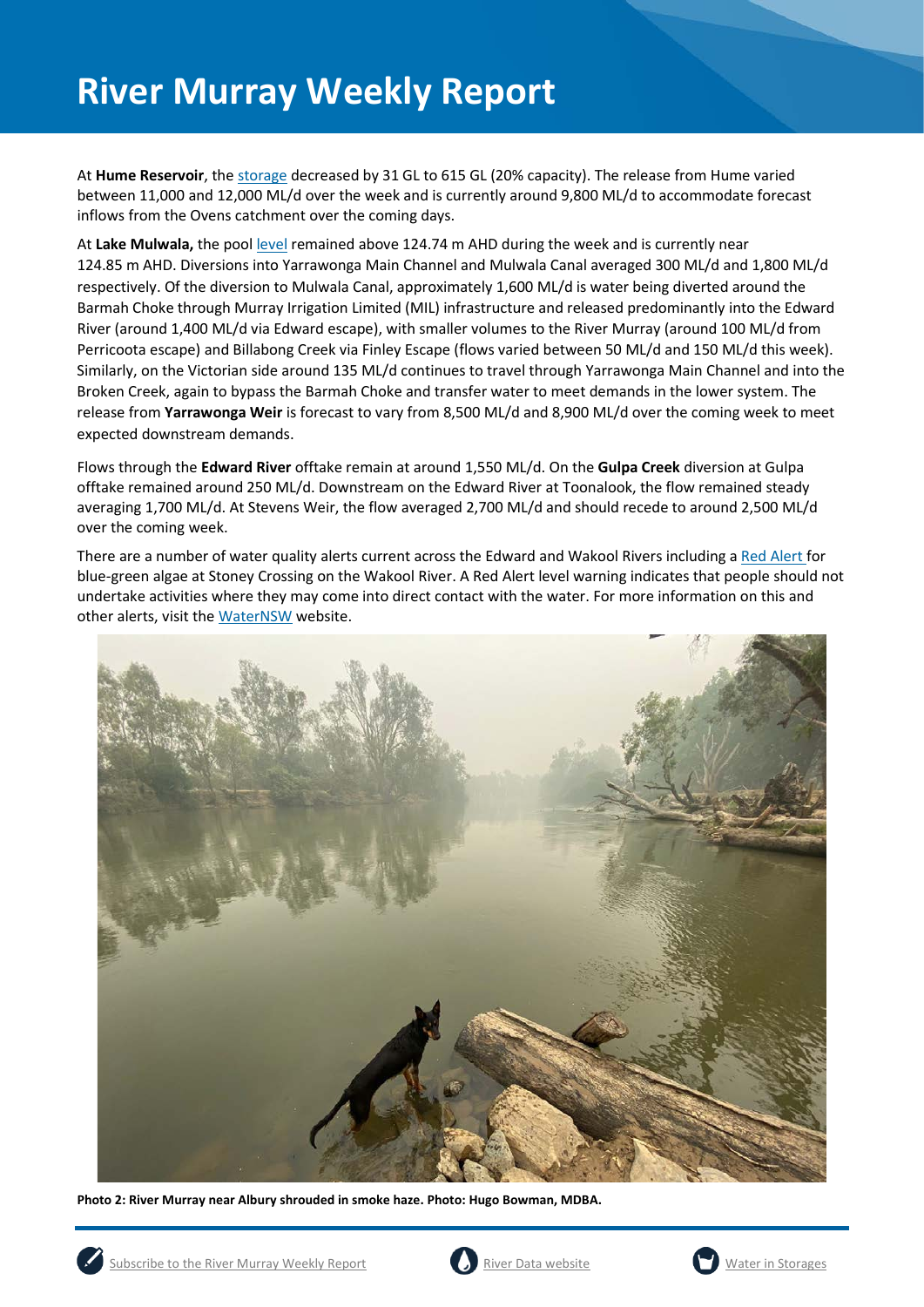Flow in the **Goulburn River**, measured at McCoys Bridge, has receded steadily over the last week from 2,300 ML/d to the current flow near 1,900 ML/d. Flow is expected to recede to 1,300 ML/d for the long weekend. This flow is above the normal January minimum flow rate of 350 ML/d due to the delivery of Inter Valley Trade (IVT) water to help meet demands on the River Murray as a result of trade from the Goulburn to the Murray Valley. The delivery of IVT from the Goulburn System is being managed in consultation with Goulburn-Murray Water (GMW) and Goulburn Broken Catchment Management Authority (GBCMA) to deliver flows at a variable rate to limit environmental impacts to the lower Goulburn River.

Small volumes of IVT are also being delivered via the Broken Creek and Campaspe River. For January, a maximum volume of 60 GL will be called from the Goulburn System as specified on th[e GMW website.](https://www.g-mwater.com.au/water-resources/managing-water-storages) Delivery of IVT water will continue over coming months to meet the demands of entitlement holders that have traded water from the Goulburn system. Trade opportunity opened this week as the Goulburn IVT balance fell below 200 GL and has now closed. More information regarding opportunities for allocation trade between the Goulburn and Murray Valleys is available at the Victorian water registe[r website.](http://waterregister.vic.gov.au/water-trading/allocation-trading#AllocationTradeOpportunities)

The **Torrumbarry Weir** [pool](https://riverdata.mdba.gov.au/torrumbarry-weir-lock-26) is currently at the Full Supply Level (FSL) of 86.05 m AHD. [Diversions](https://riverdata.mdba.gov.au/national-channel-ds-torrumbarry-headworks) to National Channel from the Torrumbarry weir pool have remained around 1,450 ML/d. Downstream of Torrumbarry Weir, the release remained steady at around 8,000 ML/d this week. The flow is expected to gradually decrease to around 6,700 ML/d over the coming week as the Goulburn flow reduces.

Inflow from the **Murrumbidgee River**, measured a[t Balranald,](https://riverdata.mdba.gov.au/balranald-weir-downstream) has averaged 1,150 ML/d. This is above the end of system target due to the delivery of IVT to the Murray. The MDBA has requested WaterNSW to deliver up to 40 GL for the months of January and February respectively. Approximately 100 ML/d of Murrumbidgee IVT is currently being delivered via the Billabong Creek, which reaches the Murray through the Edward-Wakool River system.

Trade from the Murrumbidgee to the Murray has been closed over the week with the current [Murrumbidgee IVT](https://www.waternsw.com.au/customer-service/ordering-trading-and-pricing/trading/murrumbidgee)  [balance](https://www.waternsw.com.au/customer-service/ordering-trading-and-pricing/trading/murrumbidgee) around 93 GL. It will remain closed until the account returns to below 85 GL. This can occur if enough water is traded from the Murray back to the Murrumbidgee, or if sufficient IVT is delivered from the Murrumbidgee to the Murray. Further information on expected IVT deliveries from the Murrumbidgee is provided by WaterNSW.

There are several water quality alerts for the lower Murrumbidgee River, including a Red Alert at Redbank Weir. As mentioned above, please visit the [WaterNSW](https://www.waternsw.com.au/water-quality/algae) website for more information.

At **Euston**, the [weir pool level](https://riverdata.mdba.gov.au/euston-weir-upstream) is targeting FSL. Over the past week the [downstream release](https://riverdata.mdba.gov.au/euston-weir-downstream) increased from 9,000 ML/d to 10,000 ML/d and is expected to remain around that flow rate over the coming week.

The **Menindee Lakes** storage is approximately 6 GL (less than 1% capacity). A [Red Alert](https://www.waternsw.com.au/about/newsroom/2019/blue-green-algae-red-alert-for-lake-wetherell-site-3,-upstream-from-menindee) for blue-green algae is in place for Lake Wetherell and Wilcania. WaterNSW continues to manage the Menindee Lakes in accordance with the [Lower Darling Annual Operations Plan.](https://www.waternsw.com.au/supply/regional-nsw/operations) WaterNSW has advised that releases at Weir 32 are only planned to recommence when significant inflows are received into the Menindee Lakes. Inflows are currently zero and no significant inflows are expected in the near future.

For the week to 20 January, rainfall of between 25 and 150 mm fell over the northern and north-eastern parts of the northern Basin, providing localised runoff and streamflow. The NSW Department of Primary Industries and Environment has [put a restriction order in place until 31 January](https://www.industry.nsw.gov.au/water/allocations-availability/temporary-water-restrictions/northern-nsw-mdb) to protect first flows in drought-affected inland river systems of northern NSW. Many of the northern rivers have been dry for several months, hence more rainfall is required to reconnect the northern river system and provide inflows to Menindee Lakes.

As a result of the widespread drought conditions in NSW, extensive [water restrictions](https://www.waternsw.com.au/about/newsroom/2018/waternsw-confirms-restrictions-for-lower-darling-customers) remain in place. More information on drought management activities in NSW can be found on the NSW Government website - [Drought](https://www.dpi.nsw.gov.au/climate-and-emergencies/droughthub)  [Hub.](https://www.dpi.nsw.gov.au/climate-and-emergencies/droughthub) Links to other drought services and assistance can be also accessed via the MDB[A drought webpage.](https://www.mdba.gov.au/managing-water/drought-murray-darling-basin)

At **Wentworth Weir**, th[e pool level](https://riverdata.mdba.gov.au/wentworth-weir-lock-10) is currently targeting 10 cm above FSL to assist pumpers in the upper reaches of the Darling River arm of the weir pool whilst there is no inflow from the Darling River. The downstream release is near 7,000 ML/d and is expected to remain around this rate for the coming week.

At **Locks 8 and 7**, the weir pool levels are being varied as part of the weir pool variability program. Currently, Lock 8 is targeting a level between 90 and 100 cm below FSL and Lock 7 is targeting a level between 50 and 60 cm below





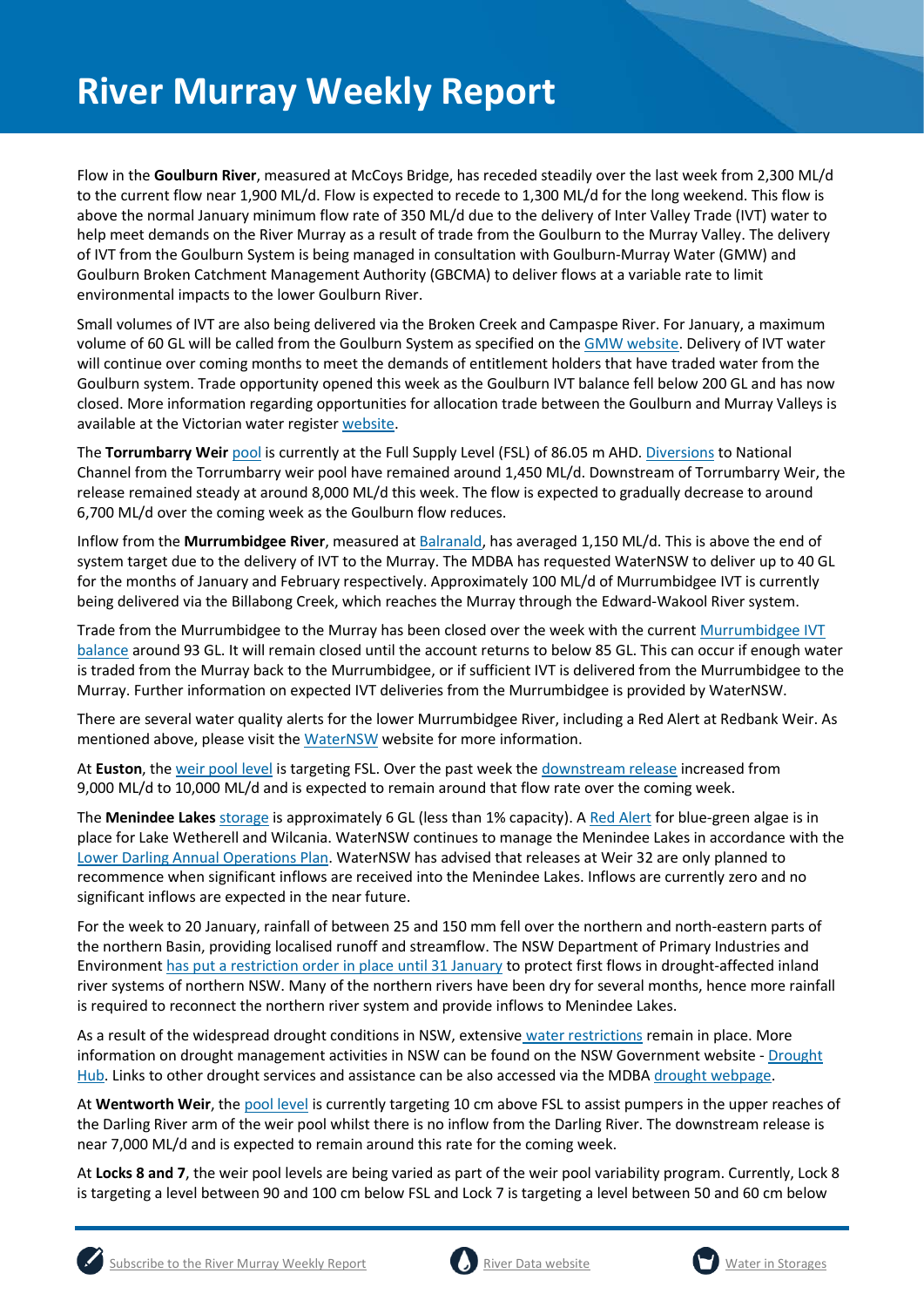FSL. Lowering the weir pools below FSL is also expected to result in small water savings due to reduced seepage and evaporation as the area inundated by the weir pools reduces.

At **Lake Victoria,** the storage volume reduced by 27 GL to 338 GL (50% capacity). Lake Victoria's current storage volume is relatively low for this time of year. Current forecasts indicate the storage will continue to fall over the coming months as additional water is released to assist meeting peak summer demands. Current planning forecasts indicate that Lake Victoria is likely to reach relatively low levels by early autumn 2020 if the dry conditions continue.

This week, th[e flow](https://riverdata.mdba.gov.au/flow-south-australia-calculated) to **South Australia** averaged 8,150 ML/d, which comprises the delivery of monthly South Australian Entitlement, net trade into the state and small volumes of environmental water. A target flow to South Australia of around 8,100 ML/d is expected to continue for the remainder of January. For more information on South Australia's Entitlement flow, see the South Australian Department for Environment and Water's latest [River](https://www.waterconnect.sa.gov.au/River-Murray/SitePages/2019%20Flow%20Reports.aspx)  [Murray flow report.](https://www.waterconnect.sa.gov.au/River-Murray/SitePages/2019%20Flow%20Reports.aspx)

The **Lower Lakes** 5-day average water level has reduced by 2 cm over the last week to 0.57 m AHD. Releases are currently only occurring through fishways with all barrage gates now closed to help manage the level of the Lower Lakes through the warmer months. For information on barrage releases see the South Australian Department for [Environment and Water weekly River Murray Flow Report.](https://www.waterconnect.sa.gov.au/River-Murray/SitePages/River%20Murray%20Flow%20Reports.aspx)

#### **For media inquiries contact the Media Officer on 02 6279 0141**

ANDREW REYNOLDS Executive Director, River Management



**Australian Government** 







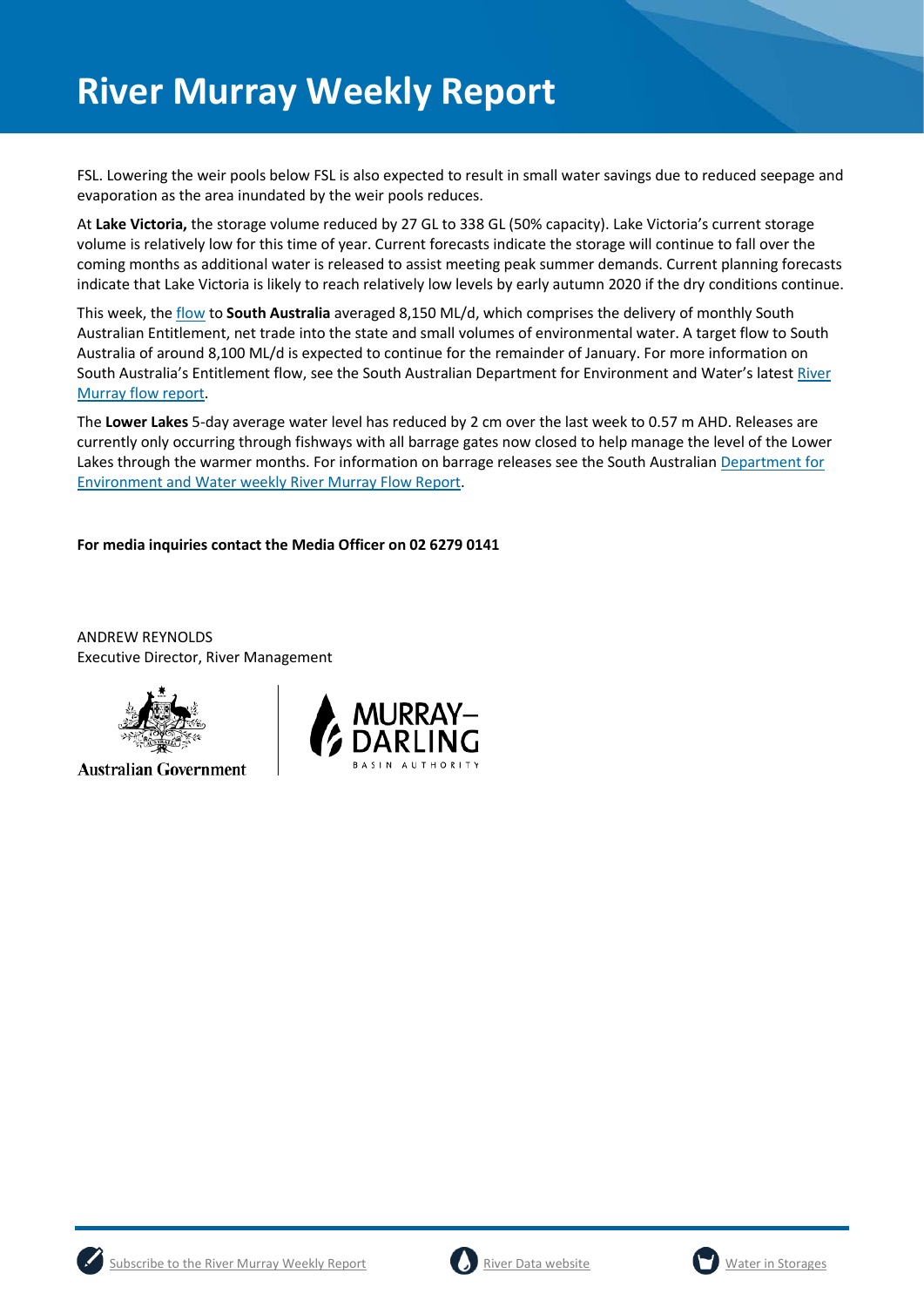#### Water in Storage Water in Storage Week ending Wednesday 22 Jan 2020

| <b>MDBA Storages</b>             | Full<br>Supply<br>Level | Full<br>Supply<br>Volume | Current<br>Storage<br>Level | Current<br>Storage |       | Dead<br>Storage |          | Change in Total<br>Storage for the<br>Week |
|----------------------------------|-------------------------|--------------------------|-----------------------------|--------------------|-------|-----------------|----------|--------------------------------------------|
|                                  | $(m$ AHD)               | (GL)                     | $(m$ AHD)                   | (GL)               | $\%$  | (GL)            | (GL)     | (GL)                                       |
| Dartmouth Reservoir              | 486.00                  | 3856                     | 450.43                      | '933               | 50%   | 71              | 1862     | $-32$                                      |
| Hume Reservoir                   | 192.00                  | 3 0 0 5                  | 174.87                      | 615                | 20%   | 23              | 592      | $-31$                                      |
| Lake Victoria                    | 27.00                   | 677                      | 23.94                       | 338                | 50%   | 100             | 238      | $-27$                                      |
| Menindee Lakes                   |                         | 1 731*                   |                             | 6                  | $0\%$ | (- -) #         | 0        | $-0$                                       |
| <b>Total</b>                     |                         | 9 2 6 9                  |                             | 2892               | 31%   | $ -$            | 2692     | -89                                        |
| <b>Total Active MDBA Storage</b> |                         |                          |                             |                    |       |                 | $32\%$ ^ |                                            |

#### **Major State Storages**

| <b>Burrinjuck Reservoir</b> | 026     | 319 | 31% |     | 316 |       |
|-----------------------------|---------|-----|-----|-----|-----|-------|
| <b>Blowering Reservoir</b>  | 631     | 602 | 37% | 24  | 578 | -26   |
| Eildon Reservoir            | 3 3 3 4 | 348 | 40% | 100 | 248 | $-15$ |

\* Menindee surcharge capacity – 2050 GL \*\* All Data is rounded to nearest GL \*\*

# NSW has sole access to water when the storage falls below 480 GL. MDBA regains access to water when the storage next reaches 640 GL. ^ % of total active MDBA storage

| <b>Snowy Mountains Scheme</b> |                     | Snowy diversions for week ending 21 Jan 2020 |                      |           |                 |
|-------------------------------|---------------------|----------------------------------------------|----------------------|-----------|-----------------|
| <b>Storage</b>                | Active Storage (GL) | Weekly Change (GL)                           | Diversion (GL)       | This Week | From 1 May 2019 |
| Lake Eucumbene - Total        | 982                 | -15                                          | Snowy-Murray         | $+12$     | 290             |
| Snowy-Murray Component        | 543                 | -6                                           | Tooma-Tumut          | $+3$      | 186             |
| <b>Target Storage</b>         | 1520                |                                              | <b>Net Diversion</b> |           | 104             |
|                               |                     |                                              | Murray 1 Release     | $+10$     | 450             |

#### **Major Diversions from Murray and Lower Darling (GL) \***

| <b>New South Wales</b>    | This Week | From 1 July 2019 | <b>Victoria</b>                 | This Week | From 1 July 2019 |
|---------------------------|-----------|------------------|---------------------------------|-----------|------------------|
| Murray Irrig. Ltd (Net)   | 0.7       | 107              | Yarrawonga Main Channel (net)   | 1.9       | 80               |
| Wakool Sys Allowance      | 1.7       | 28               | Torrumbarry System + Nyah (net) | 7.3       | 180              |
| Western Murray Irrigation | 1.1       | 16               | Sunraysia Pumped Districts      | 3.7       | 73 -             |
| Licensed Pumps            | 4.1       | 79               | Licensed pumps - GMW (Nyah+u/s) |           | 13               |
| Lower Darling             | $0.0\,$   |                  | Licensed pumps - LMW            | 4.6       | 251              |
| <b>TOTAL</b>              | 7.6       | 231              | TOTAL                           | 18.5      | 597              |

\* Figures are derived from actual and estimates where data is unavailable. Please note that not all data may have been available at the time of creating this report. \*\* All data above is rounded to nearest 100 ML for weekly data and nearest GL for cumulative data

| <b>Flow to South Australia (GL)</b>                      | Entitlement this month | $217.0*$ | (8 200 ML/d) |
|----------------------------------------------------------|------------------------|----------|--------------|
| * Flow to SA will be greater than normal entitlement for | Flow this week         | 57.1     |              |
| this month due to environmental flows.                   | Flow so far this month | 178.8    |              |
|                                                          | Flow last month        | 223.0    |              |

#### **Salinity (EC)** (microSiemens/cm at 25°C)

|                         | Current | Average over the last week | Average since 1 August 2019 |
|-------------------------|---------|----------------------------|-----------------------------|
| Swan Hill               | 60      | 60                         | 70                          |
| Euston                  |         |                            |                             |
| <b>Red Cliffs</b>       | 30      | 30                         | 50                          |
| Merbein                 | 90      | 90                         | 90                          |
| Burtundy (Darling)      |         |                            | 1 2 2 0                     |
| Lock 9                  | 100     | 100                        | 100                         |
| Lake Victoria           | 120     | 110                        | 110                         |
| Berri                   | 140     | 140                        | 140                         |
| Waikerie                | 190     | 200                        | 210                         |
| Morgan                  | 210     | 210                        | 220                         |
| Mannum                  | 280     | 270                        | 260                         |
| Murray Bridge           | 250     | 230                        | 290                         |
| Milang (Lake Alex.)     | 930     | 940                        | 840                         |
| Poltalloch (Lake Alex.) | 860     | 860                        | 800                         |
| Meningie (Lake Alb.)    | 1910    | 1910                       | 1690                        |
| Goolwa Barrages         | 1760    | 1780                       | 1850                        |





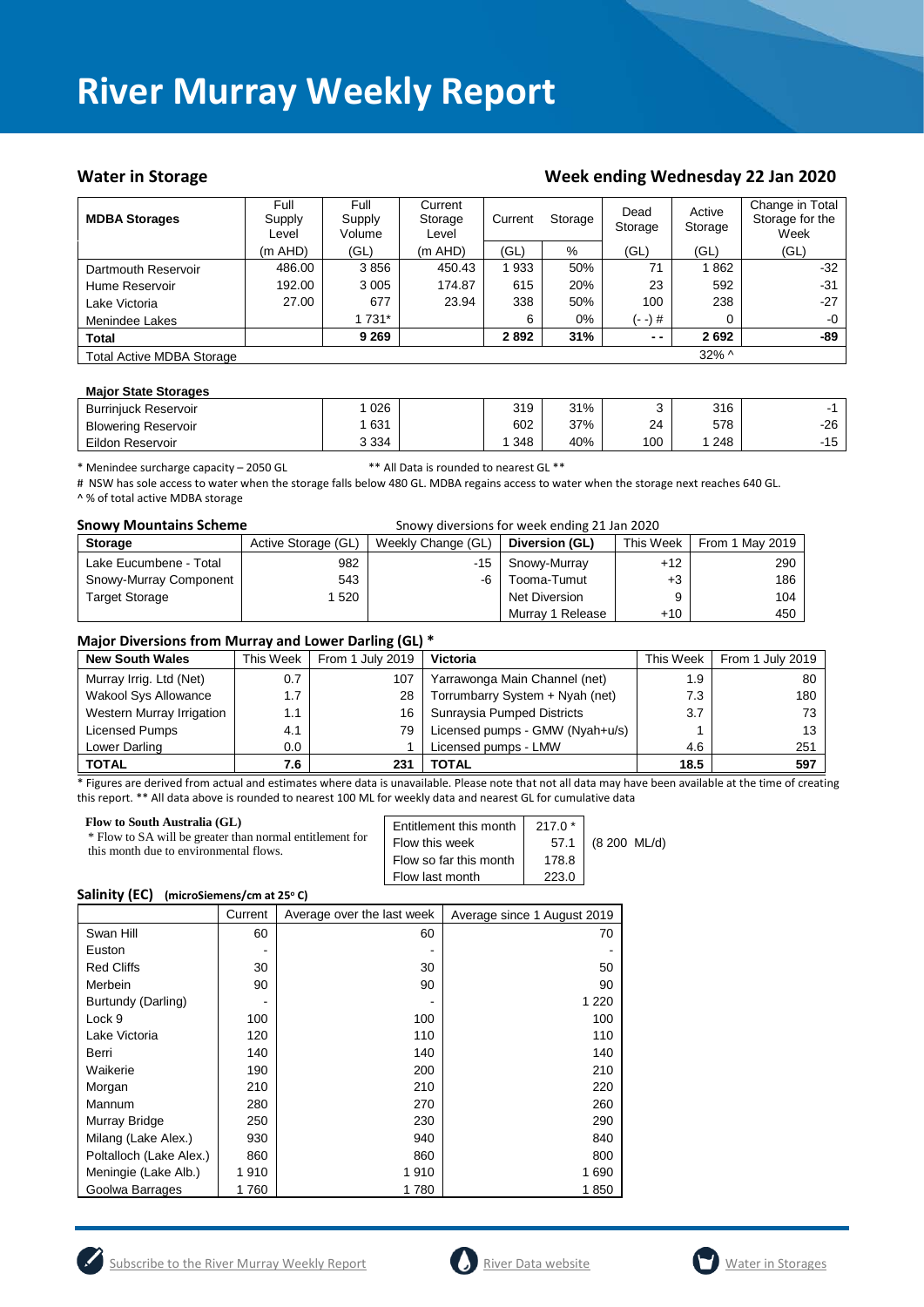

# MURRAY<mark>–</mark><br>DARLING

#### River Levels and Flows **River Levels and Flows Week ending Wednesday 22 Jan 2020**

|                                | Minor Flood<br>Stage | Height<br>Gauge |                | Flow    | Trend        | Average Flow this<br>Week | Average Flow last<br>Week |
|--------------------------------|----------------------|-----------------|----------------|---------|--------------|---------------------------|---------------------------|
|                                |                      | local           | (m)            |         |              |                           |                           |
| <b>River Murray</b>            | (m)                  | (m)             | AHD)           | (ML/d)  |              | (ML/d)                    | (ML/d)                    |
| Khancoban                      |                      |                 |                | 910     | F            | 1 0 0 0                   | 4 2 8 0                   |
| Jingellic                      | 4.0                  | 1.55            | 208.07         | 3530    | ${\sf R}$    | 2670                      | 3700                      |
| Tallandoon (Mitta Mitta River) | 4.2                  | 2.91            | 219.80         | 6920    | $\mathsf{R}$ | 5 3 3 0                   | 2 4 4 0                   |
| Heywoods                       | 5.5                  | 2.81            | 156.44         | 9840    | F            | 11 330                    | 11 920                    |
| <b>Doctors Point</b>           | 5.5                  | 2.64            | 151.11         | 10770   | F            | 12 130                    | 12 690                    |
| Albury                         | 4.3                  | 1.64            | 149.08         |         |              |                           |                           |
| Corowa                         | 4.6                  | 2.60            | 128.62         | 11 830  | F            | 11 640                    | 11 820                    |
| Yarrawonga Weir (d/s)          | 6.4                  | 1.46            | 116.50         | 8 4 8 0 | S            | 8750                      | 8770                      |
| Tocumwal                       | 6.4                  | 2.05            | 105.89         | 8700    | F            | 8880                      | 8770                      |
| Torrumbarry Weir (d/s)         | 7.3                  | 2.65            | 81.20          | 7920    | S            | 7960                      | 8 1 5 0                   |
| Swan Hill                      | 4.5                  | 1.55            | 64.47          | 8 3 7 0 | S            | 8 4 0 0                   | 8 0 1 0                   |
| <b>Wakool Junction</b>         | 8.8                  | 3.49            | 52.61          | 10 370  | S            | 10 190                    | 9410                      |
| Euston Weir (d/s)              | 9.1                  | 1.79            | 43.63          | 10 100  | S            | 9730                      | 8 8 3 0                   |
| Mildura Weir (d/s)             |                      | $\blacksquare$  |                | 7 5 5 0 | F            | 7640                      | 7 200                     |
| Wentworth Weir (d/s)           | 7.3                  | 2.97            | 27.73          | 6950    | $\mathsf{R}$ | 5 9 8 0                   | 5720                      |
| <b>Rufus Junction</b>          |                      | 3.69            | 20.62          | 7890    | $\mathsf{R}$ | 7740                      | 7780                      |
| Blanchetown (Lock 1 d/s)       |                      | 0.55            | $\blacksquare$ | 4910    | $\mathsf{R}$ | 4 2 6 0                   | 4 9 3 0                   |
|                                |                      |                 |                |         |              |                           |                           |
| <b>Tributaries</b>             |                      |                 |                |         |              |                           |                           |
| Kiewa at Bandiana              | 2.8                  | 0.95            | 154.18         | 420     | $\mathsf{R}$ | 260                       | 200                       |
| Ovens at Wangaratta            | 11.9                 | 7.96            | 145.64         | 520     | $\mathsf{R}$ | 240                       | 210                       |
| Goulburn at McCoys Bridge      | 9.0                  | 2.00            | 93.42          | 1870    | F            | 2 0 4 0                   | 2 5 5 0                   |
| Edward at Stevens Weir (d/s)   | 5.5                  | 2.43            | 82.20          | 2680    | S            | 2670                      | 2570                      |
| <b>Edward at Liewah</b>        |                      | 2.94            | 58.32          | 2 4 4 0 | $\mathsf{R}$ | 2 3 8 0                   | 2 3 3 0                   |
| Wakool at Stoney Crossing      |                      | 1.39            | 54.88          | 410     | $\mathsf{R}$ | 400                       | 400                       |
| Murrumbidgee at Balranald      | 5.0                  | 1.73            | 57.69          | 1 3 1 0 | $\mathsf{R}$ | 1 1 6 0                   | 1 1 5 0                   |
| Barwon at Mungindi             | 6.1                  | 2.12            |                | 0       | F            | 0                         | 0                         |
| Darling at Bourke              | 9.0                  | 3.04            |                | 0       | F            | 0                         | $\mathbf 0$               |
| Darling at Burtundy Rocks      |                      | 0.50            |                | 0       | F            | $\Omega$                  | $\mathbf 0$               |
|                                |                      |                 |                |         |              |                           |                           |

Natural Inflow to Hume 1 100

(i.e. Pre Dartmouth & Snowy Mountains scheme)

**Weirs and Locks** Pool levels above or below Full Supply Level (FSL)

| <b>Murrav</b>      | FSL (m AHD) | u/s     | d/s     |                       | FSL (m AHD) | u/s     | d/s     |
|--------------------|-------------|---------|---------|-----------------------|-------------|---------|---------|
| Yarrawonga         | 124.90      | $-0.05$ |         | No. 7 Rufus River     | 22.10       | $-0.41$ | $+1.36$ |
| No. 26 Torrumbarry | 86.05       | $+0.00$ | -       | No. 6 Murtho          | 19.25       | $+0.00$ | $+0.13$ |
| No. 15 Euston      | 47.60       | $+0.00$ |         | No. 5 Renmark         | 16.30       | $+0.03$ | $+0.25$ |
| No. 11 Mildura     | 34.40       | $+0.04$ | $+0.26$ | No. 4 Bookpurnong     | 13.20       | $+0.06$ | $+0.80$ |
| No. 10 Wentworth   | 30.80       | $+0.12$ | $+0.33$ | No. 3 Overland Corner | 9.80        | $+0.04$ | $+0.24$ |
| No. 9 Kulnine      | 27.40       | $+0.05$ | $-0.76$ | No. 2 Waikerie        | 6.10        | $+0.04$ | $+0.19$ |
| No. 8 Wangumma     | 24.60       | $-0.90$ | $-0.19$ | No. 1 Blanchetown     | 3.20        | $+0.05$ | $-0.20$ |

#### **Lower Lakes FSL = 0.75 m AHD**

Lake Alexandrina average level for the past 5 days (m AHD)  $\Big| 0.56$ 

#### **Barrages Exercise Exercise Exercise A** Fishways at Barrages

| -------               |              |                          |            |           |                        |                 |                            |
|-----------------------|--------------|--------------------------|------------|-----------|------------------------|-----------------|----------------------------|
|                       | Openings     | Level (m AHD)            | No. Open   | Rock Ramp | <b>Vertical Slot 1</b> | Vertical Slot 2 | <b>Dual Vertical Slots</b> |
| Goolwa                | 128 openings | 0.60                     | All closed |           | Open                   | Open            |                            |
| Mundoo                | 26 openings  | 0.60                     | All closed |           |                        |                 | Open                       |
| <b>Hunters Creek</b>  |              | $\overline{\phantom{a}}$ |            |           | Open                   | -               |                            |
| <b>Boundary Creek</b> | 6 openings   |                          | All closed |           | Open                   |                 |                            |
| Ewe Island            | 111 gates    |                          | All closed |           |                        |                 | Open                       |
| Tauwitchere           | 322 gates    | 0.60                     | All closed | Open      | Open                   | Open            |                            |

AHD = Level relative to Australian Height Datum, i.e. height above sea level